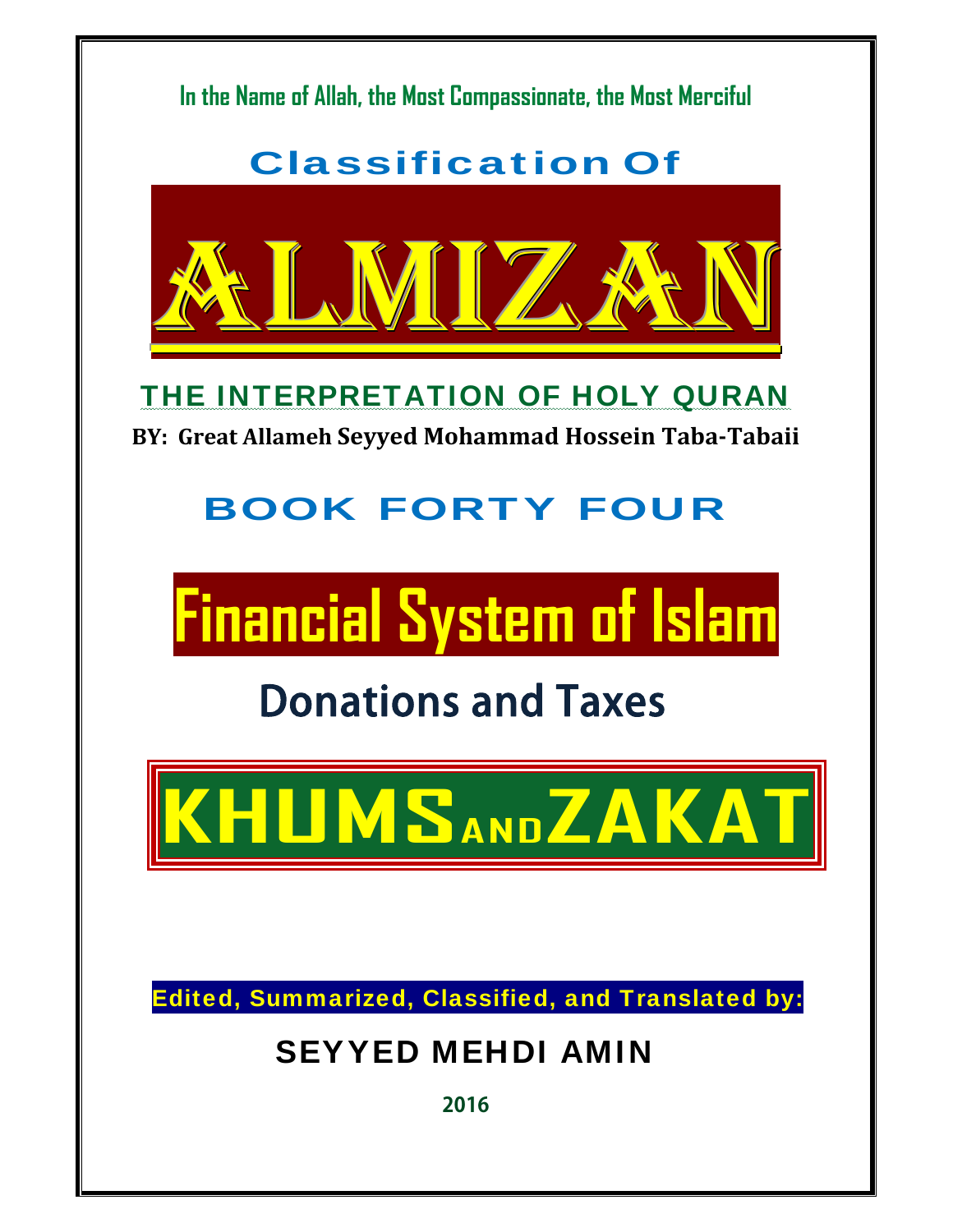#### **"Allameh" Ayatollah Seyyed Mohammad Hossein Taba-Tabaii**

**&** 

#### **His Masterpiece:**

#### **"** ALMIZAN**, THE INTERPRETATION OF HOLY QURAN"**



**Image of Allameh ( Oil Painting. Work: Seyyed Mehdi Amin, 1991 )**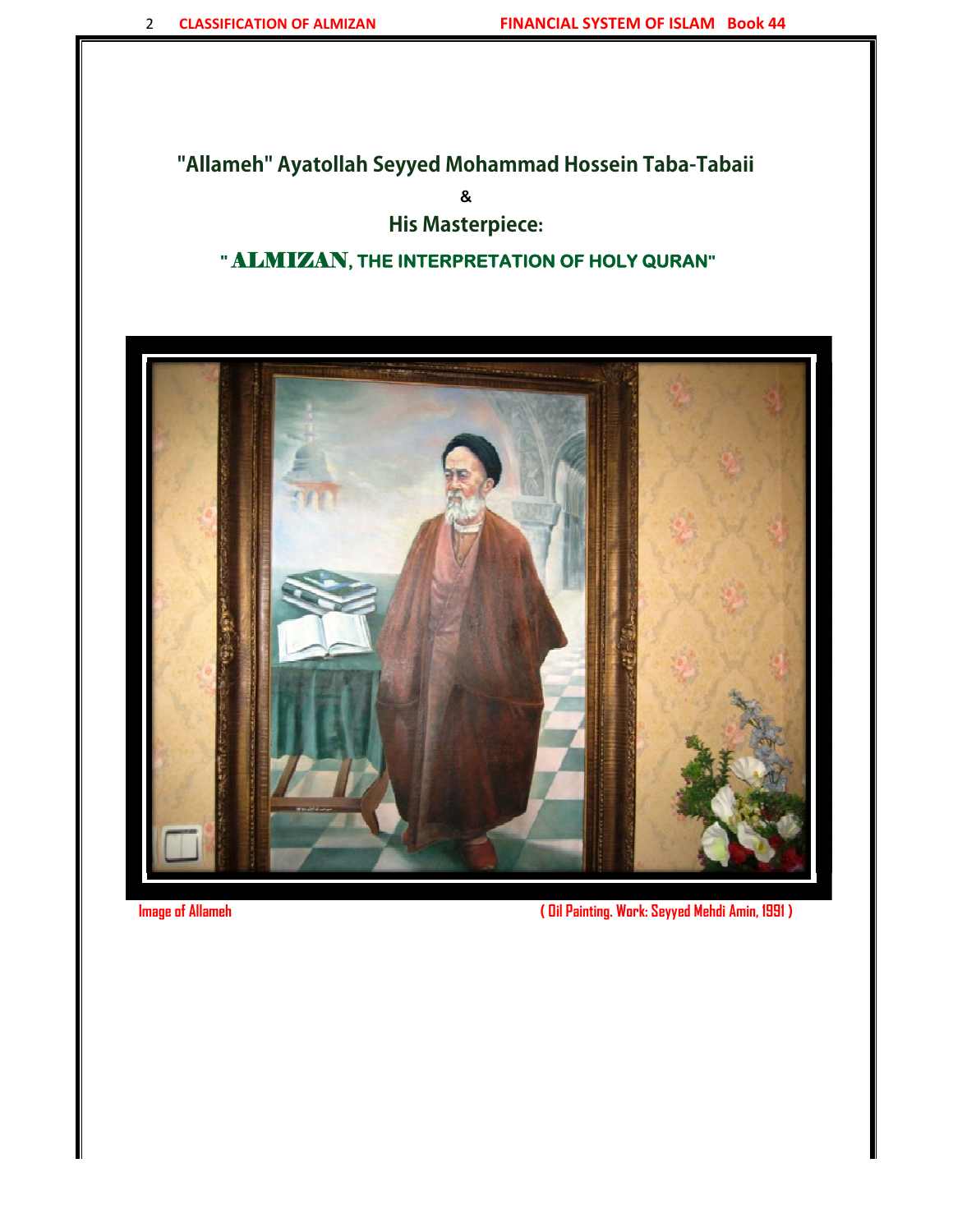#### CONTENTS:

#### BOOK FORTY FOUR

**Financial System of Islam**

Donations and Taxes



 **(** Red Lines have been Translated! )

# Part One

**Donation**  Distribution of Wealth, And Support of Front

| <b>Chapter One: Donation or Distribution of Wealth</b>         |   |
|----------------------------------------------------------------|---|
|                                                                |   |
| <b>Fair Distribution of Wealth</b>                             | 8 |
| <b>Donation, Islamic Strategy to Eliminate Class Divisions</b> | 9 |
| Prayer and Donation: Two Main Pillars of God's Way             |   |
| <b>Financial Donation: Base of the a Blissful Society</b>      |   |
| Donation, and its Various Conditions and Aspects               |   |
| Purpose of Donation: God's Way and God's Pleasure              |   |
| <b>God Makes your Donation More Double!</b>                    |   |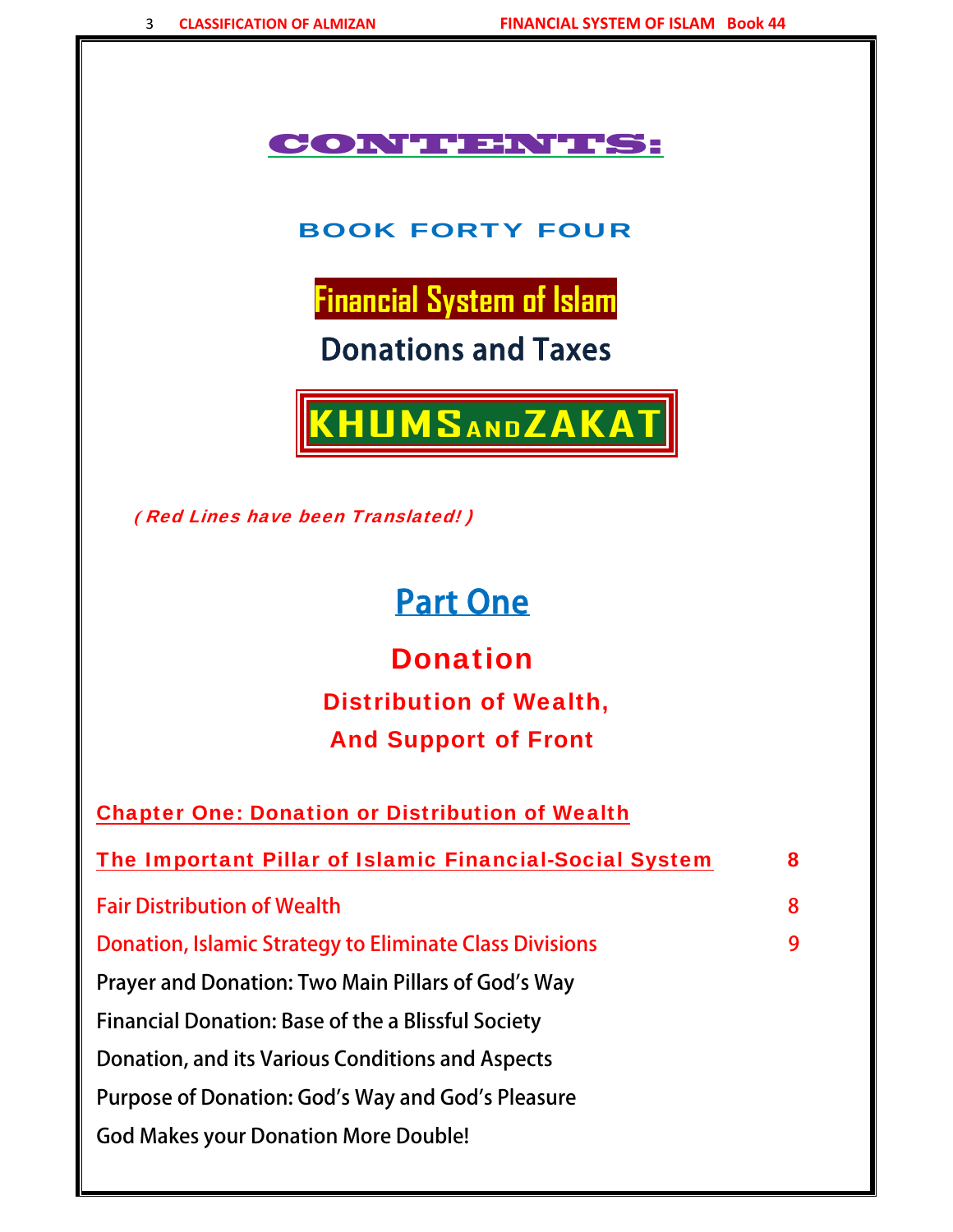Conditions of Donation for Divine Satisfaction Do not Invalidate your Donations! Those who Donate on God's Consent! Example of the Burned Garden and Void Donation Qualification of the Property to Donate Satan's Intervention in Donation Advantages of Donation God's Knowledge of Donation Leave of Donation: A Great Sin Open and Hidden Donation Where Do the Donations Are Used?

Traditions Received on Donation

# Chapter Two: Donation, Public Participation in Warfare Costs Donation in the Way of God, Public Participation in Costs of War Interest-Free Lendings on God's Way, a Public Duty to Meet the Needs of War Participation of Society Members in Financial and Manpower Provisions of

Jihad

Donation, the Result and End of Good Deeds

Disbelief and Oppression Caused by Refusal of Donation Order

#### Chapter Three: Condition of Donator and Donatee

To Whom, and How, to Donate? How Much, and Which Property, Could Be Donated? Donation Subjects and Needy Groups Punishment of Miserliness in Donation! Punishment of Hypocrisy in Donation! Belief in Divine Predestination, Avoiding Miserliness and Stinginess Forbidding the Rich from Negligence in Donation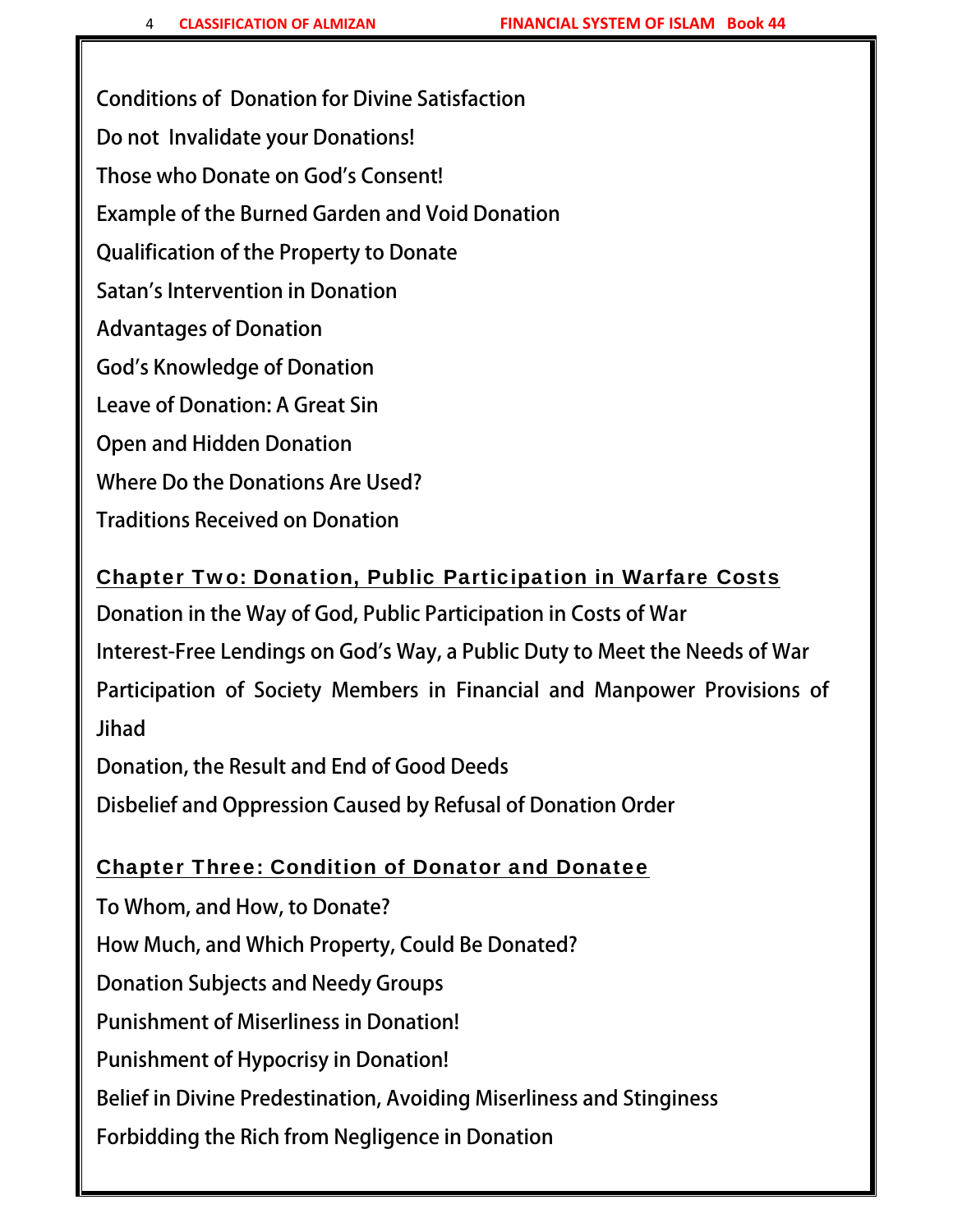Certain Right in Wealth to Donate to the Needy and Beggar Order to Donate and Prevent Hearts to be Hard Preventing Delay in Donation and Neglecting God's Remembrance Prevent from Delaying Donation until the Moment of Death Strict Order about Piety, Obedience, and Donation Easy Living with Donation, Piety, and Appreciation the Goodness

### PART Two: Islamic Finance System "Khums-(One Fifth)" and "Zakat-( Tax)"

#### Chapter One: Khums in Islamic Finance System

Commandment Obligated the Khums Subjects of Receive Khums Traditions Related to Khums Order to Pay the Right of the Household, Needy, and Needy-Travellers

#### Chapter Two: Zakat in the Islamic Financial System

Commandment of Financial Zakat Property subject to payment of Zakat Purification and Self-Cultivation by Zakat Hand of God, the Recipient of Alms Repentance and Charity, two Cleansers Social Role of Zakat and other Charities A Comparison between the Effect of Usury and Zakat with God Zakat Increases the Amount of Wealth! Order to Apply Devotional and Financial Requirements, and Refuge in God Eight Usages of Obligatory Zakat Traditions Received about Usage of Zakat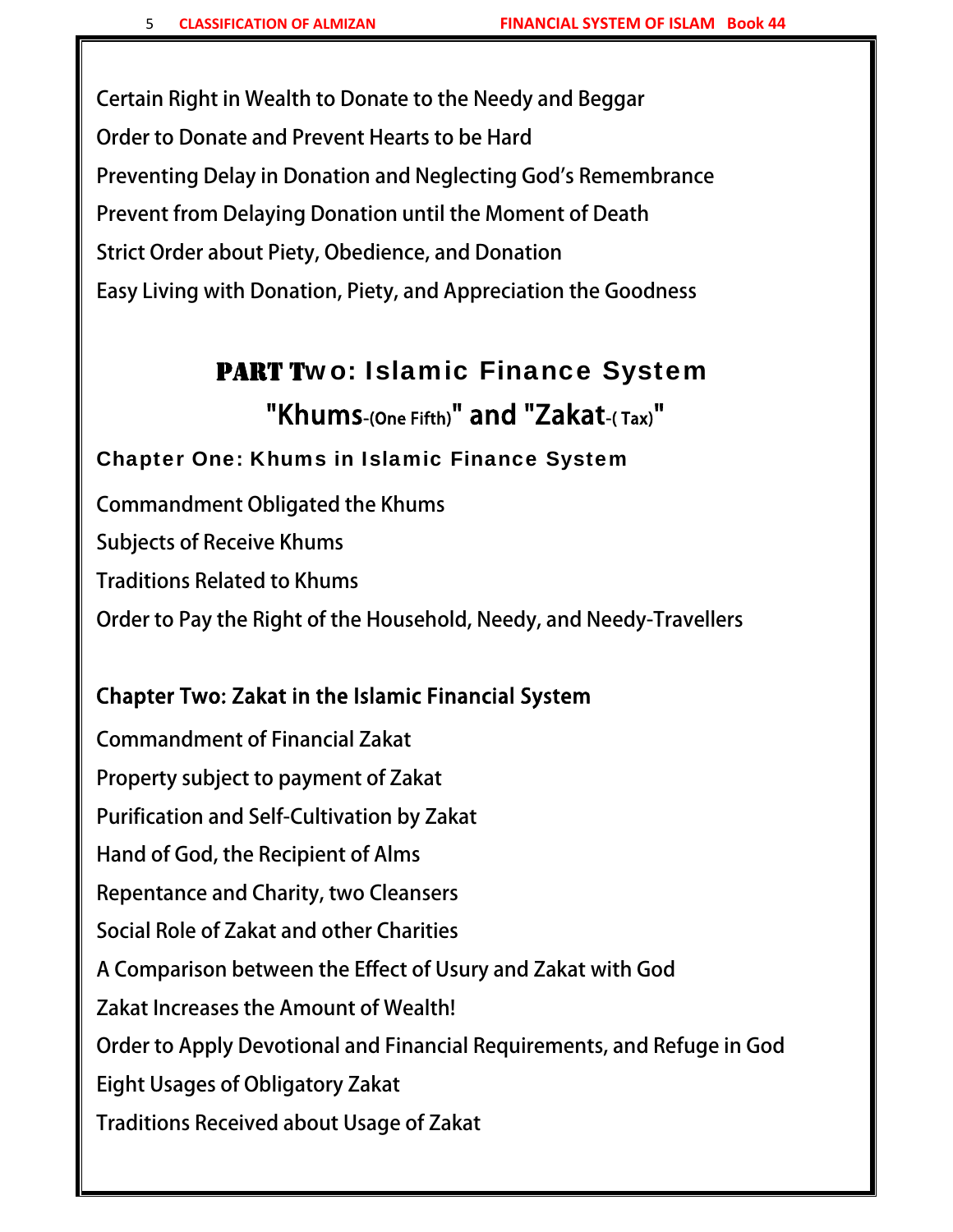#### Chapter Three: "Anfal" the War Booties

Commandment of "Anfal" and War Booties

#### Chapter Four: "Jezye-(Non-Muslims Tax)" in Islam

"Jezye", Tax of the People of Books Residing in Muslim Countries Conditions of "Jezye" A Narrative about Residence of the People of Books in Islamic Lands

#### Chapter Five: Trading, Business, and Ownership of Properties

Valid Transactions, and Invalid Transactions Traditions about Invalid Transactions Business, and the Financial Superiorities and Individual Advantages Islamic Finance System - A Speech on a Quranic Fact Void and Ilegal Possession of Property Ownership and Possession: An Academic and Social Debate Narrative in the field of Illegal Use of Property

#### Chapter Six: Loans and Borrowings

Lending and Borrowing Orders in Islam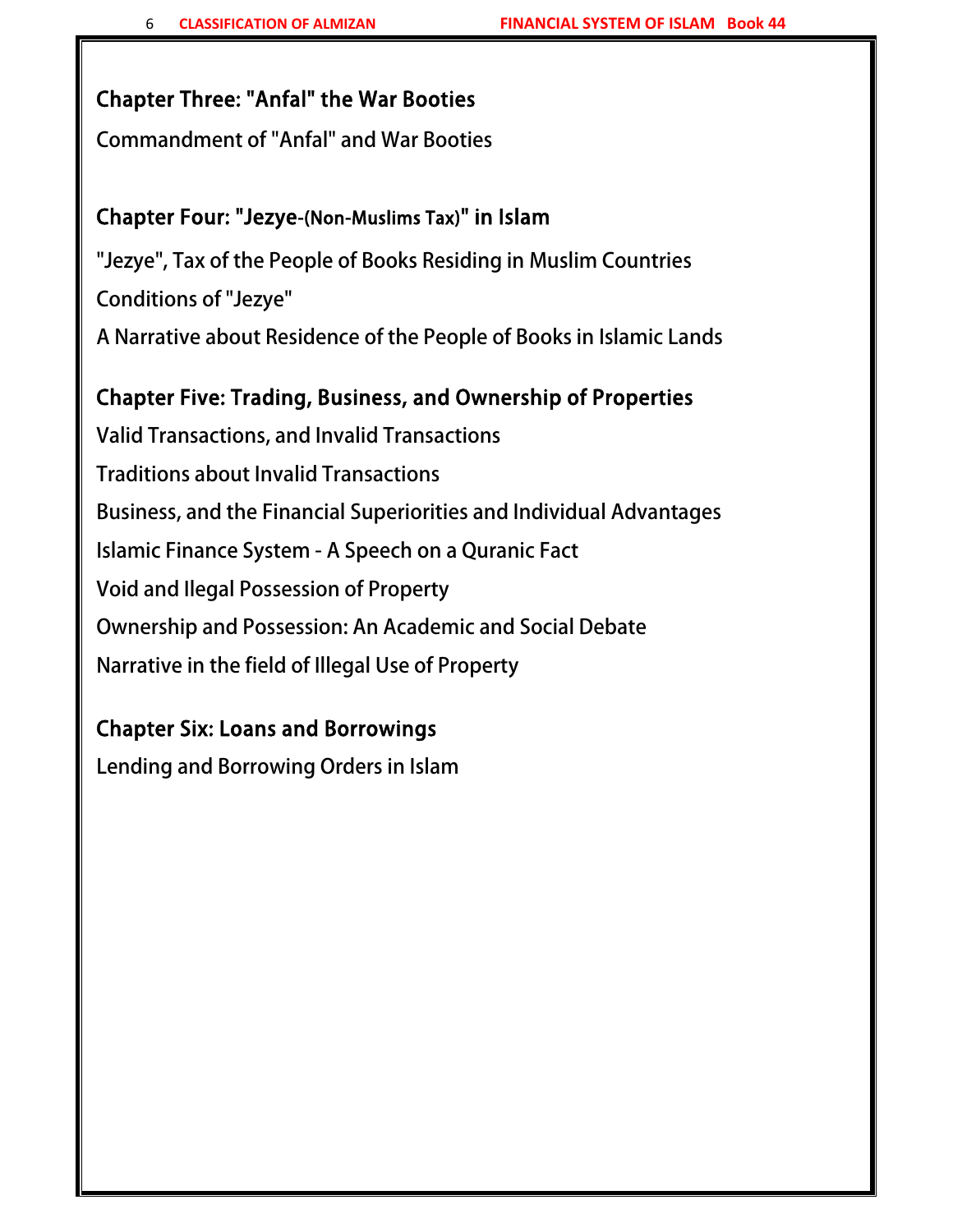# Part One

# Donation

# Distribution of Wealth, And Support of Front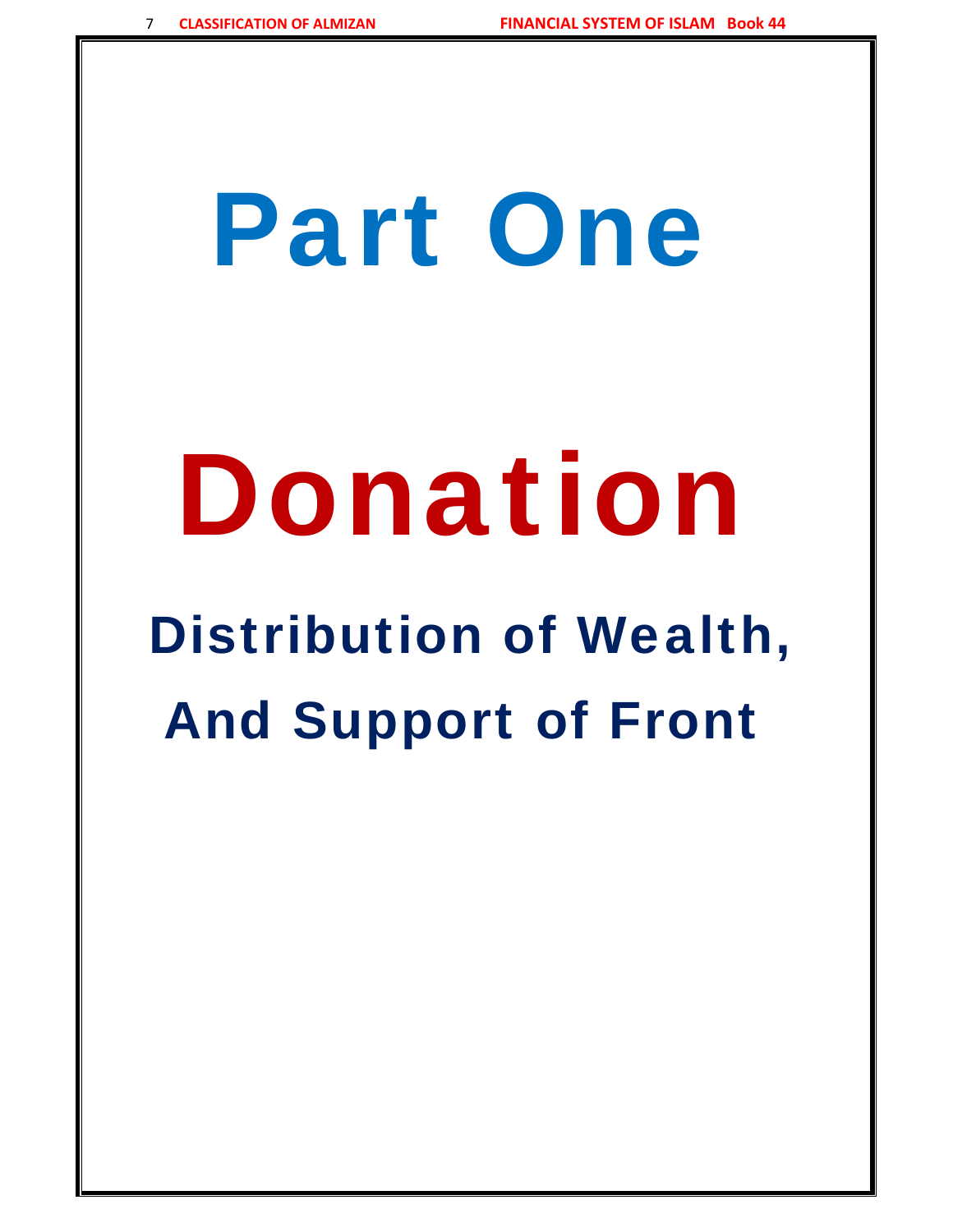# Chapter One Donation or Distribution of Wealth

The Important Pillar of Islamic Financial-Social System

Fair Distribution of Wealth

ا<br>ا « مَثَّلُ الَّذينَ يُنْفِقُونَ أَمْو الَهُمْ في سَبيلِ اللَّهِ كَمَثَّلِ حَبَّةٍ أَنْبَتَتْ سَبْعَ سَنابِلَ في كُلِّ سُنُبُلَةٍ مِائَةُ حَبَّةٍ َ֖֖֖֖֧֚֚֚֚֚֚֚֚֚֚֚֚֚֚֚֚֚֚֚֝<u>֓</u> َّوَ اللَّهُ يُضاعِفُ لِمَنْ يَشاءُ وَ اللَّهُ واسِعٌ عَليمٌ ۚ !» (بقره / ۲۶۱-۲۷۴ )<br>\*

*" The similitude of those who spend their Wealth in the Path of Allah is the similitude of a grain of corn that Grows seven ears, and each ear has a Hundred grains. Allah gives manifold Increase to whom He Wills; and Allah is the Knowing‐Bounty‐ Increaser!" (Holy Quran, Baqareh: 261‐274)*

One of the greatest things that Islam has magnified and considered it as one of the two pillars of People's Right and God's Right, and obligated believers to do it, is Donation. Some of the Donations, such as: Zakat, Khoms, Financial Penalties, and Ransoms has been obligatory; at the same time, Islam has made some of the donations recommended but not obligatory, such as Endowments, Permenant Residents, wills, Bestowals, and so on.

It was the purpose of Legislator to support the lower classes that can not meet their needs without financial support from other areas, to raise their living standards, to bring together the horizons of life of different classes, and to lessen the difference between them in respect of wealth and material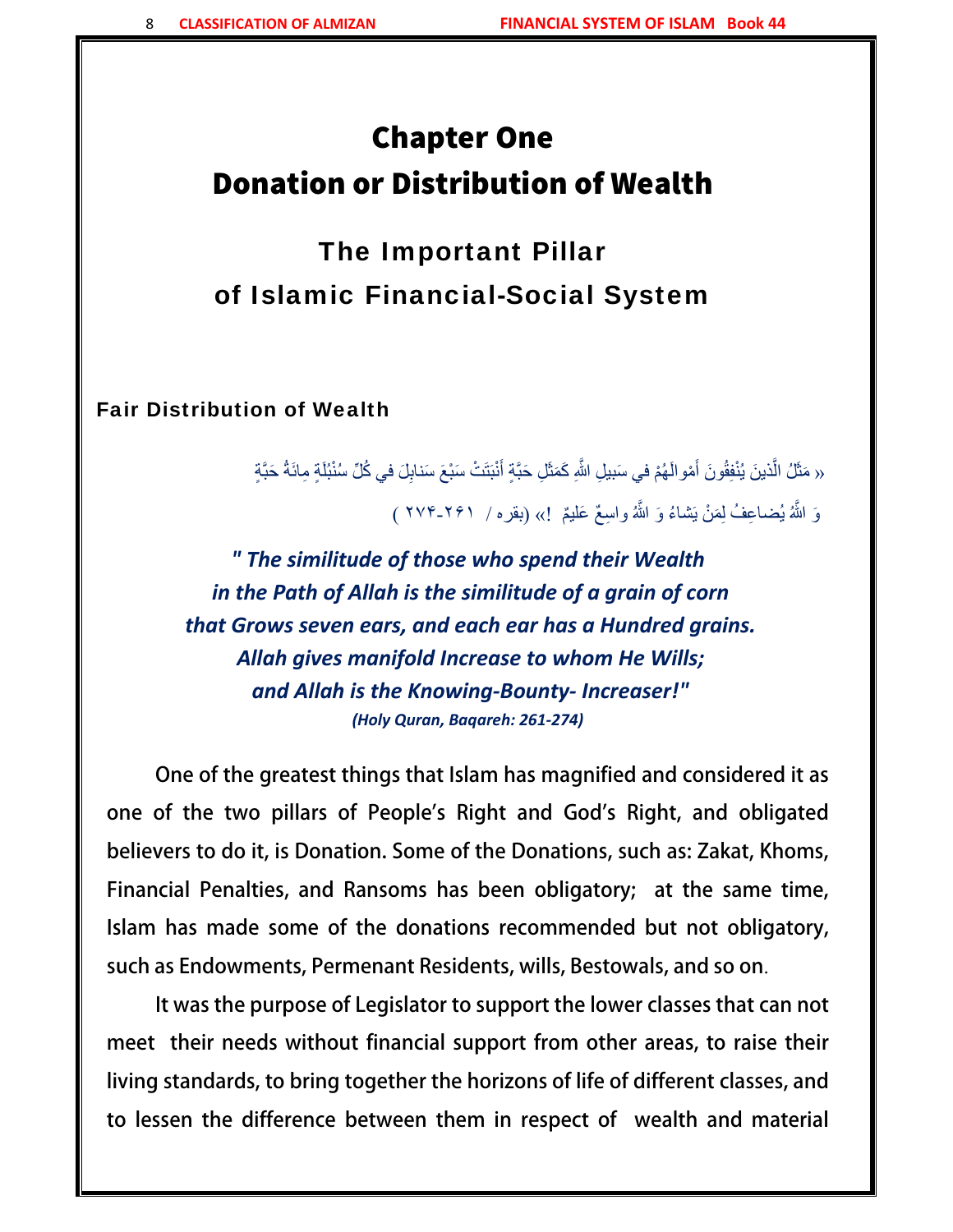blessings.

On the other hand, Islam has prohibited the wealthy and the prosperous class of society from pretending to wealth, i.e, adorning the superficial symbols of life, such as home, clothes, cars, and the like, and excessive expending that is unusual for the public, that the middle class of the society can not tolerate it. Islam has prevented them under the name of Avoiding Lavishness and Profligacy, etc..

#### Donation, Islamic Strategy to Eliminate Class Divisions

The purpose of Islam from the above said commands is the creation of a modest life in which the class distance will not be so large. As a result, the rule of unity and solidarity survives, and the opposing demands, hatred of hearts, and motives of enemy passes away. Because the purpose of the Quran is to organize the human life in its various status and to educate them in a way that guarantees the happiness of man in the world and the Hereafter. Human beings, in the light of this system, live in the knowledge of the truth *and free* from superstition, the lifes of all to be in a society in which the atmosphere of the virtues of morality governs, as a result, they can use, in a pure life, what God has bestowed them. In such situation the endowments of God to be a blessing for them , rather than a doom or disaster. In such an atmosphere, the human being can promote and resolve the material defects and disasters.

Such a thing can not be obtained unless in a pure environment, which the life of human kind be a clean, pleasant, and harmonious life. Such an environment cannot be established unless the condition of human kind be corrected, and his requirements of life be provided, and this also cannot entirely be possible to achieve unless to improve the financial aspects, regulating the wealth, and utilizing the savings. The way to achieve this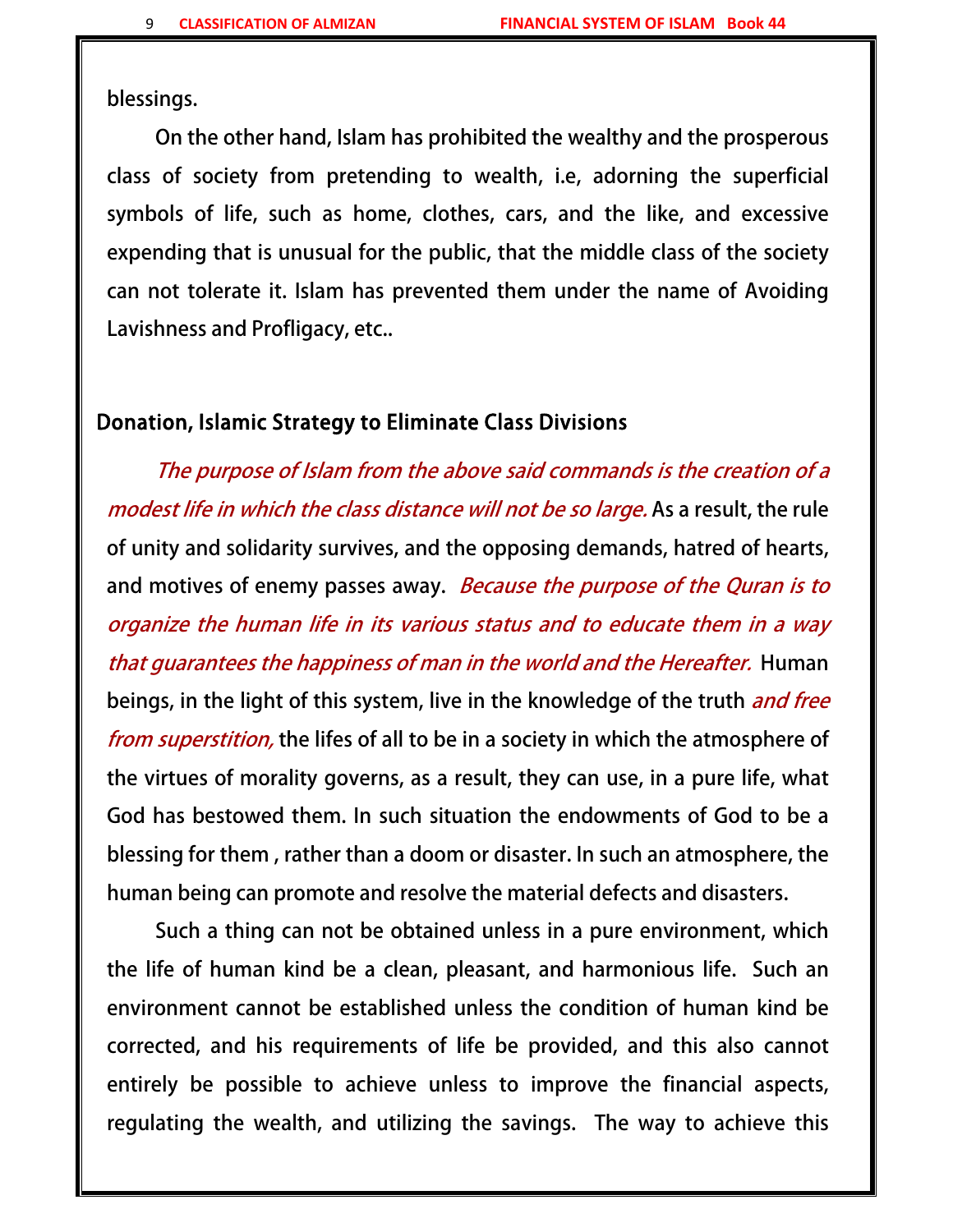purpose is the Donation of individuals - from the reserves and surpluses of what has earned. Since the believers are the brothers of each other, and the earth and the possessions of the earth are of One, and He is the God Almighty.

This is the very fact that the Prophetic style and method proves its integrity at the time of the establishment of the Prophet's rule!

And this is the system that Ali, Amir al-Mu'minin(SA) had regretted from the diversion of the people from its channel and said:

#### *"Indeed, they reached a time that does not increase the good, but adversity ...!"*

The passage of times , found out the correctness of the Quranic theory and proved what the Quran said:  *‐ No man will see prosperity unless the lower class of society becomes close to middle class by helping and donating; and unless the prosperous class be prevented from excessive spendings and showing up their decorations, in order to reach the middle class, no man will see prosperity and happiness!*

We all saw the civilization of the West, how did its elites induce the human beings to licentiousness in physical pleasures and extremes in sensualism, more ever they invented new ways of enjoyment with carnal desires, and did not deny any force to spread of this civilization to others. This caused the wealth and pleasures of material life moved toward the powerful and the rich, on the other hand, nothing remained in the hands of the majority of the world's people, the very lower classes of societies, but the misery and deprivation. Later on we found out that the prosperous class also fell into dispute and challenge with each other, to the extent that only a little group of them survived, and the happiness of the material life alloted to them, and the right of living divested from the majority, who were the masses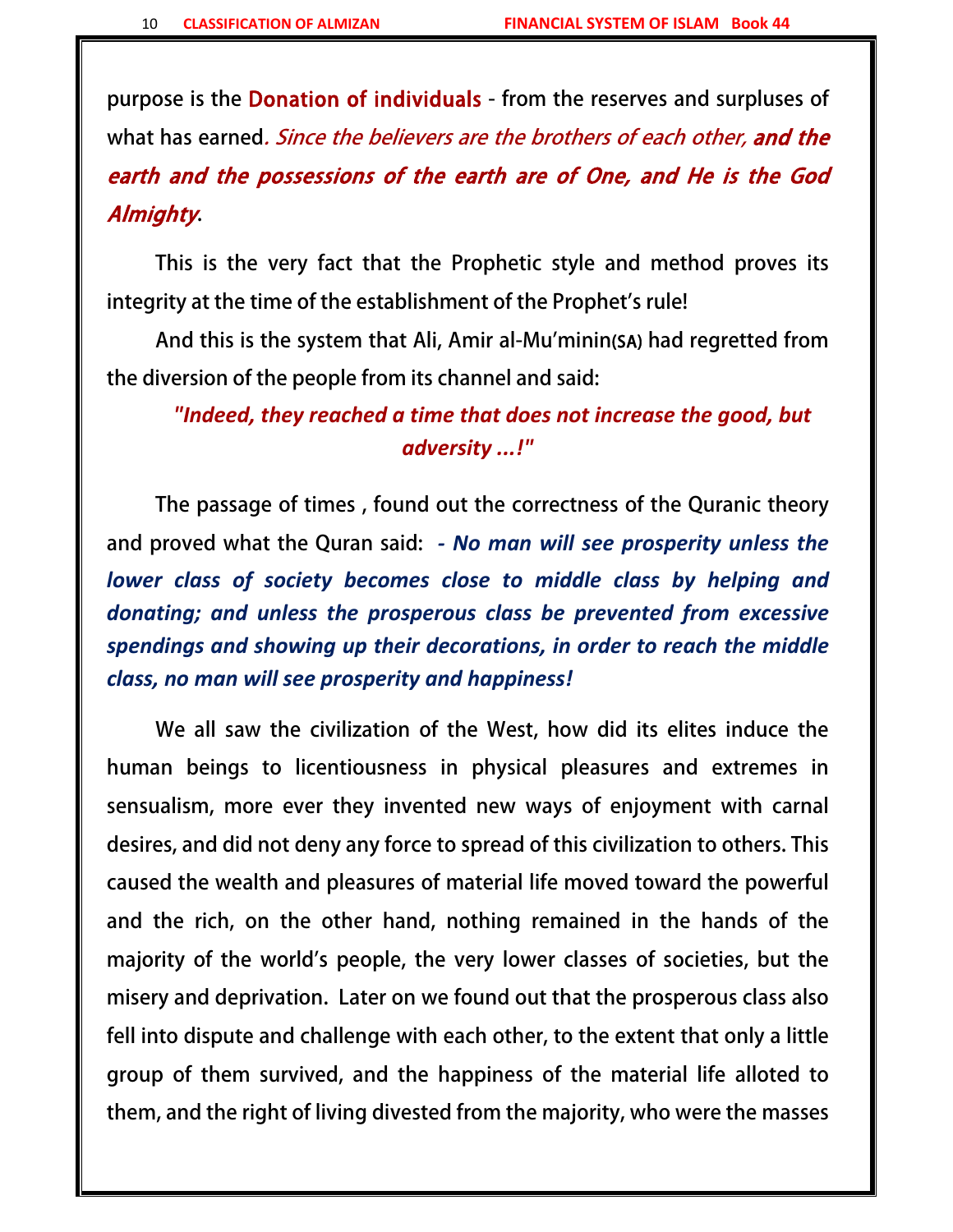of the populations.

Thus, given that excessive wealth and excessive poverty create bad effects in man, this class difference raised all ethical vices, pushing each side to its eruptive level, and the result was that the two tribes faced each other, and the flames of incitement and strife between them flare up; the rich, the poor; the deprived, the wealthy; destroyed each other, and the world wars started, thus the ground for Communism straightened. As a result, the truth and virtue once removed from amongst the whole mankind, and the humanity did no longer meet a good day, the inner peace and pleasingness of life eliminated from the humankind. This corruption of the human world is what we now see and feel among ourselves. We feel that the worse disasters and more scandals threaten the future of the human race.

The greatest cause of this corruption is the loss of Donations, and on the other hand, the prevalence of Usury, which the God Almighty expressed its shameful and disgraceful results in seven more Verses after the Verses discussed here and Said that the widespreading of it will lead to the corruption of the world.

 This is one of the Predictions of the Holy Quran, which during the revelation dates of Quran it was a germ in the womb of the time, but the mother of time brought it forth in the era of ours, and gave us the bitter fruits of it!

And if you want to endorse this statement, you should carefully observe the Verses of the Surah Al-Rum, where Allah Says:

> " *So give what is due to your near Relatives and also to the needy and the wayfarers. This is best for those who seek Allah's Pleasure and they shall surely receive salvation!"*

*" Whatever you give with the name of Usury, to increase the property of*